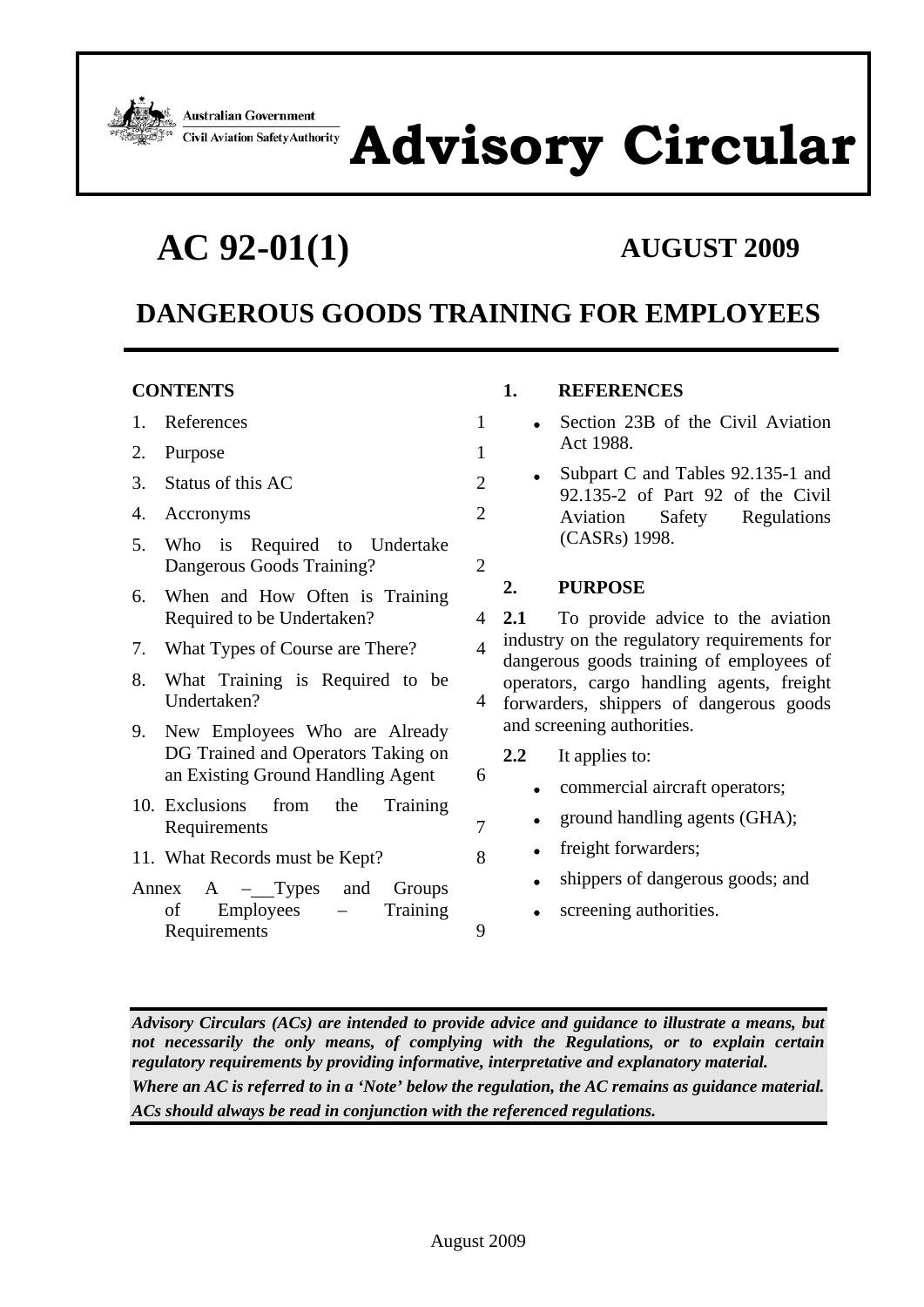# **3. STATUS OF THIS AC**

**3.1** This is the first revision to AC 92-01 on dangerous goods training. AC 92-01 was produced with the introduction of Part 92 of the CASRs. This revision has been made to reflect amendment to the Civil Aviation (Fees) Regulations 1995 and the findings of operator audits conducted by the Civil Aviation Safety Authority (CASA) wherein common short-comings have been identified. This AC now focuses on dangerous goods training for employees. Material that relates to training courses and instructors, and which was previously in AC 92-1, has been removed and placed in AC 92-03.

# **4. ACCRONYMS**

| AC          | <b>Advisory Circular</b>                       |
|-------------|------------------------------------------------|
| <b>CASA</b> | Civil Aviation Safety Authority                |
| <b>CASR</b> | Civil Aviation Safety Regulations              |
| <b>DG</b>   | dangerous goods                                |
| <b>GHA</b>  | ground handling agents                         |
| <b>IATA</b> | <b>International Air Transport Association</b> |
| <b>ICAO</b> | International Civil Aviation Organization      |
| TІ          | <b>Technical Instructions</b>                  |

# **5. WHO IS REQUIRED TO UNDERTAKE DANGEROUS GOODS TRAINING?**

**5.1 Air Operators, Freight Forwarders and Ground Handling Agents**. Any employee of:

- a commercial (business) operator (except those involved only in agricultural, horticultural, forestry, pollution control, search and rescue, balloon, joyflight, scenic flight or flying training operations);
- a ground handling agent (GHA); or
- a freight forwarder (including a Regulated Air Cargo Agent or an Accredited Air Cargo Agent);

where that employee is handling, or is involved in the handling of, cargo which has been consigned for carriage on board an aircraft, including passenger checked or carry-on baggage, is required to undertake dangerous goods training.

**5.2** It is not necessary for an employee to be physically handling the cargo before being required to undertake the training. For example, an employee of an operator or freight forwarder with responsibilities for supervision of the cargo handling process would be considered to be involved in that handling and must undertake the appropriate level of dangerous goods training. Conversely, an employee of one of those entities without responsibility for the physical handling or checking of the consignment or the supervision of those tasks may not be required to undertake such training even though they may handle the documentation associated with the consignment.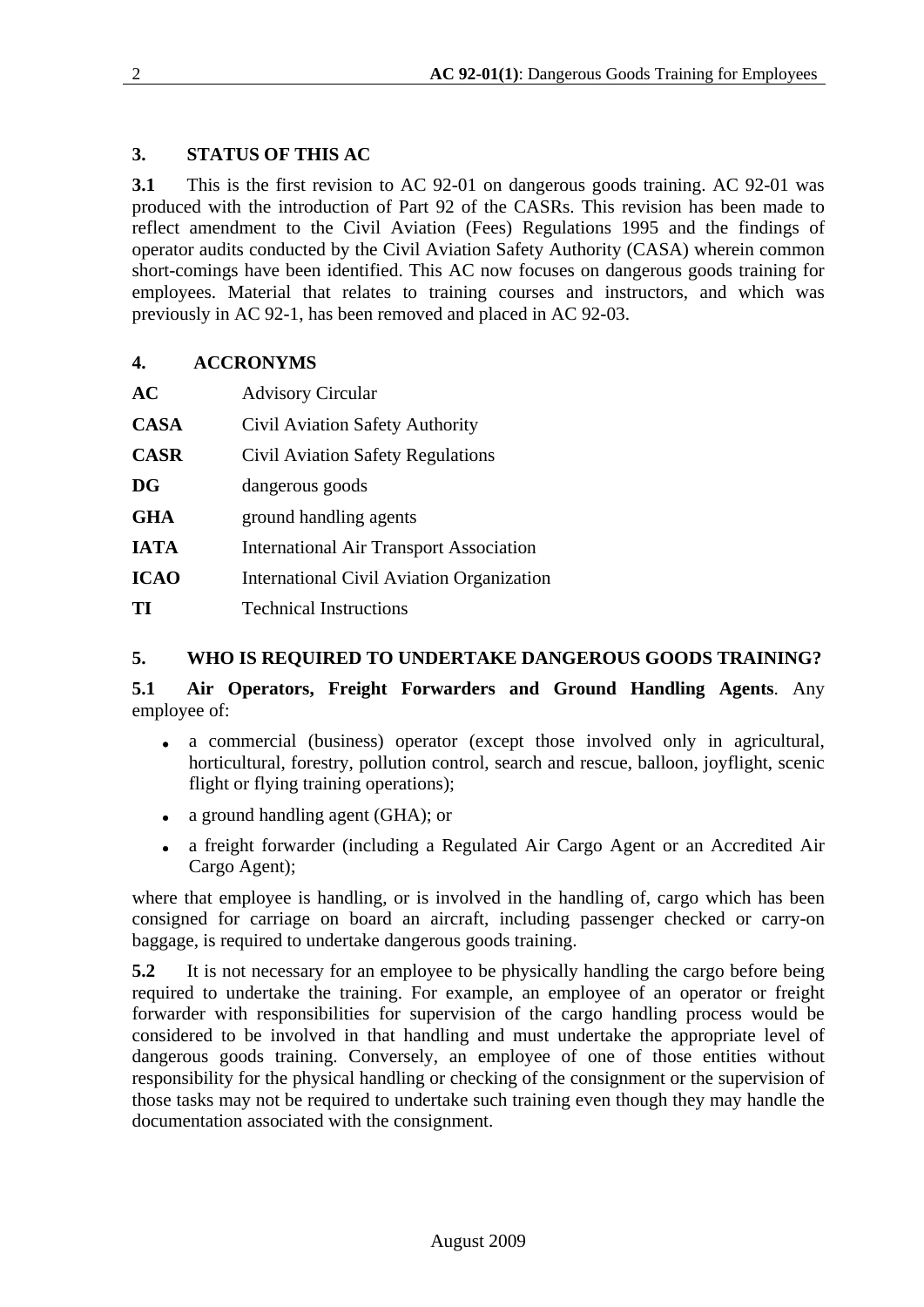**5.3** 'Freight forwarder' is defined in Part 92 as "a person who offers the service of arranging the transport of cargo by air". Whilst the legislative identification and introduction of Regulated Air Cargo Agents and Accredited Air Cargo Agents came about through the Aviation Transport Security Act 2004 and the Aviation Transport Security Regulations 2005, these two sets of agents have traditionally performed, and will continue to offer the arrangement of transporting cargo by air.

**5.4 Shippers**. An employee of a shipper of dangerous goods is required to undertake training if the employee packs dangerous goods for consignment by air transport - CASR 92.120 refers. It should be noted that "packing" dangerous goods not only includes the placing of dangerous goods into packagings but also includes the application of labels, marking of packages and preparing the dangerous goods transport document (shipper's declaration) for the consignment.

**5.5** Shippers of dangerous goods who prefer to use the services of another person or organisation to carry out the packing and shipment of dangerous goods on their behalf, need not train the shipper's own employees. The organisation or other person who is acting on the shipper's behalf is considered, under the CASRs, to be a "deemed employee" of the shipper for the purpose of the transaction. It is therefore in the shipper's interests to ensure that the organisation or person has undertaken the appropriate dangerous goods training before engaging them.

**5.6 Security Screeners**. An employee of a screening authority is required to undertake training if the employee is responsible for security screening of passengers, including checked bag screening and the screening of persons and their carry-on baggage - CASR 92.115 refers. Similarly, those employees involved in undertaking the security screening of cargo should also be trained.

**5.7 Operators with overseas based employees**. Australian aircraft operators who have employees or "deemed" employees (other than aircraft operating crew) located outside Australia should ensure that, in accordance with the provisions of CASR 92.130, those employees are trained in accordance with the aviation law in force in the country in which those employees perform their duties. Where no such law exists, the employees must be trained in accordance with the requirements of the Technical Instructions (TIs). Those operators must ensure that dangerous goods training records for the employees are maintained in accordance with those rules, that the training is evaluated at least every second year and the evaluation process is included in the operator's audit program.

**5.8 Foreign Operators**. Foreign aircraft operators with employees in Australia must ensure that, in accordance with the provisions of CASR 92.125, those employees are trained in accordance with the law in force in the place where the operator's aircraft are registered. Where such a law does not exist or the operator's aircraft are registered in more than one State, then employees must be trained in accordance with the requirements of the Technical Instructions. Dangerous goods training records must also be maintained in accordance with those requirements.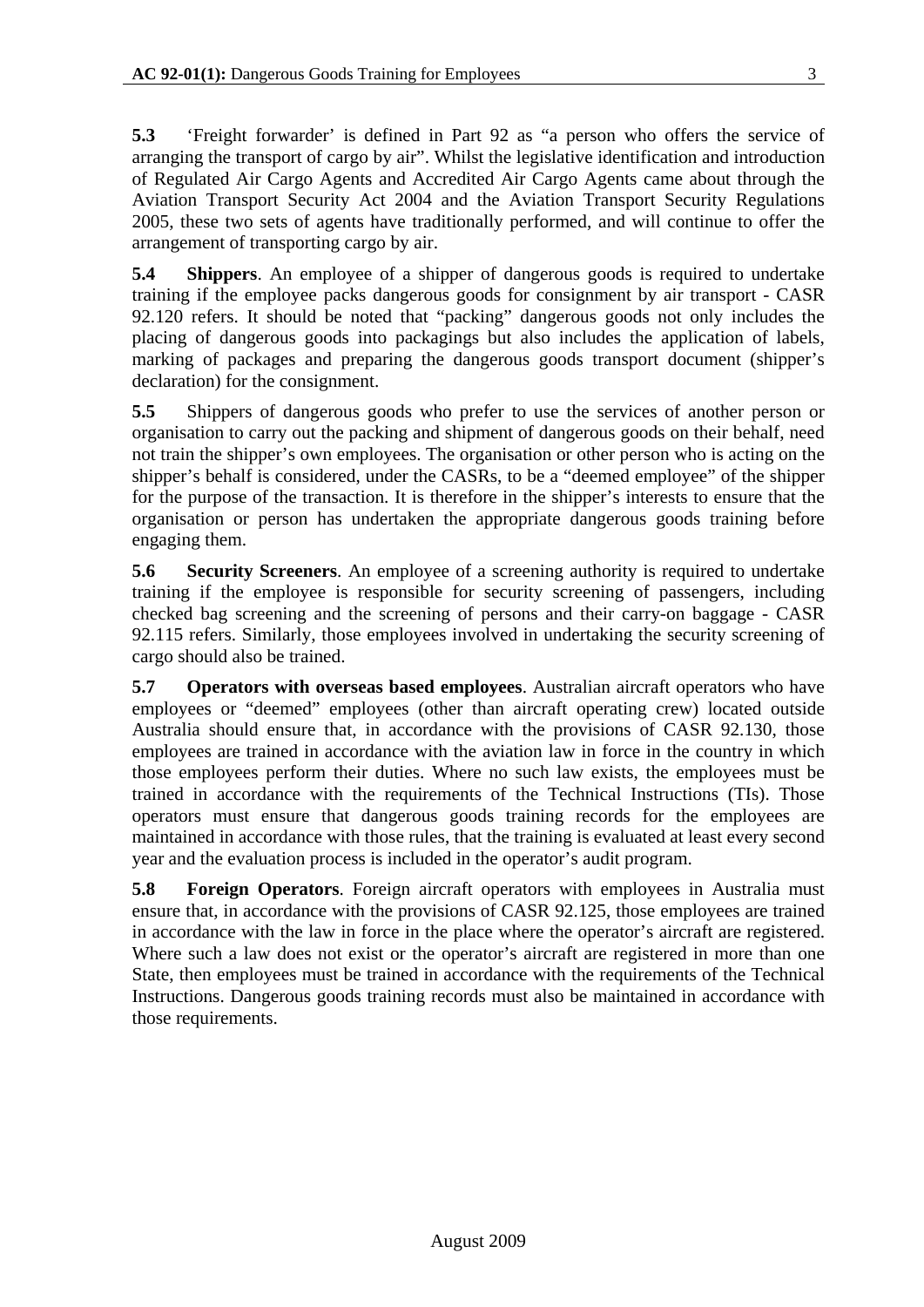# **6. WHEN AND HOW OFTEN IS TRAINING REQUIRED TO BE UNDERTAKEN?**

**6.1** Operators, GHAs, freight forwarders, screening authorities and shippers of dangerous goods are to ensure that their employees have undertaken the training required by the regulations **before** the employee first performs the relevant duties.

**6.2** Training is required to be undertaken at intervals of not more than 2 years. However, CASR 92.090 allows an employee to undertake the training up to three months before the date on which the training is due without affecting the due date. The three month window is in calendar months; that is; if training is due by 15 May 2007, then any retraining for that employee group occurring between 15 February 2007 and 15 May 2007 will result a 15 May expiry in 2009. Example: Mary's training is due by 28 June 2007.

| Mary undertakes re-training:          | Mary's new expiry date is:        |  |  |  |  |  |
|---------------------------------------|-----------------------------------|--|--|--|--|--|
| On or before 27 March 2007            | 2 years from the date of training |  |  |  |  |  |
| Between 28 March 2007 to 28 June 2007 | 28 June 2009                      |  |  |  |  |  |
| After 28 June 2007                    | 2 years from the date of training |  |  |  |  |  |

# **7. WHAT TYPES OF COURSE ARE THERE?**

**7.1** Part 92 of the CASRs contains two syllabi for dangerous goods training:

- The Table 92.135-1 syllabus is for courses which are required to be approved by CASA before relevant employees are instructed. Instructors on these courses must also be approved by CASA; and
- The Table 92.135-2 syllabus is for courses which may be conducted for relevant employees without obtaining an approval from CASA. Instructors on these courses must themselves have completed satisfactorily, in the previous two years, an approved course for either Group A or Group B employees.

**7.2** Courses that currently require CASA approval are those for the acceptance of general cargo (other than passenger baggage), the acceptance of dangerous goods, all flight crew courses, all cabin attendants, courses for load planners where the planner determines where dangerous goods may be stowed on the aircraft or prepares information to the pilot in command, and, all courses for shippers of dangerous goods.

**7.3** Courses that do not require CASA approval are those courses for employees who are involved in freight sheds or on the ramp, screening passengers, or accepting passenger baggage where the passenger is flying.

# **8. WHAT TRAINING IS REQUIRED TO BE UNDERTAKEN?**

**8.1** An employee is only required to undertake training which is relevant to the employee's responsibilities and duties within the organisation. The exception is that CASR 92.135 requires that all employees on all courses must receive training in the provisions concerning passengers and crew.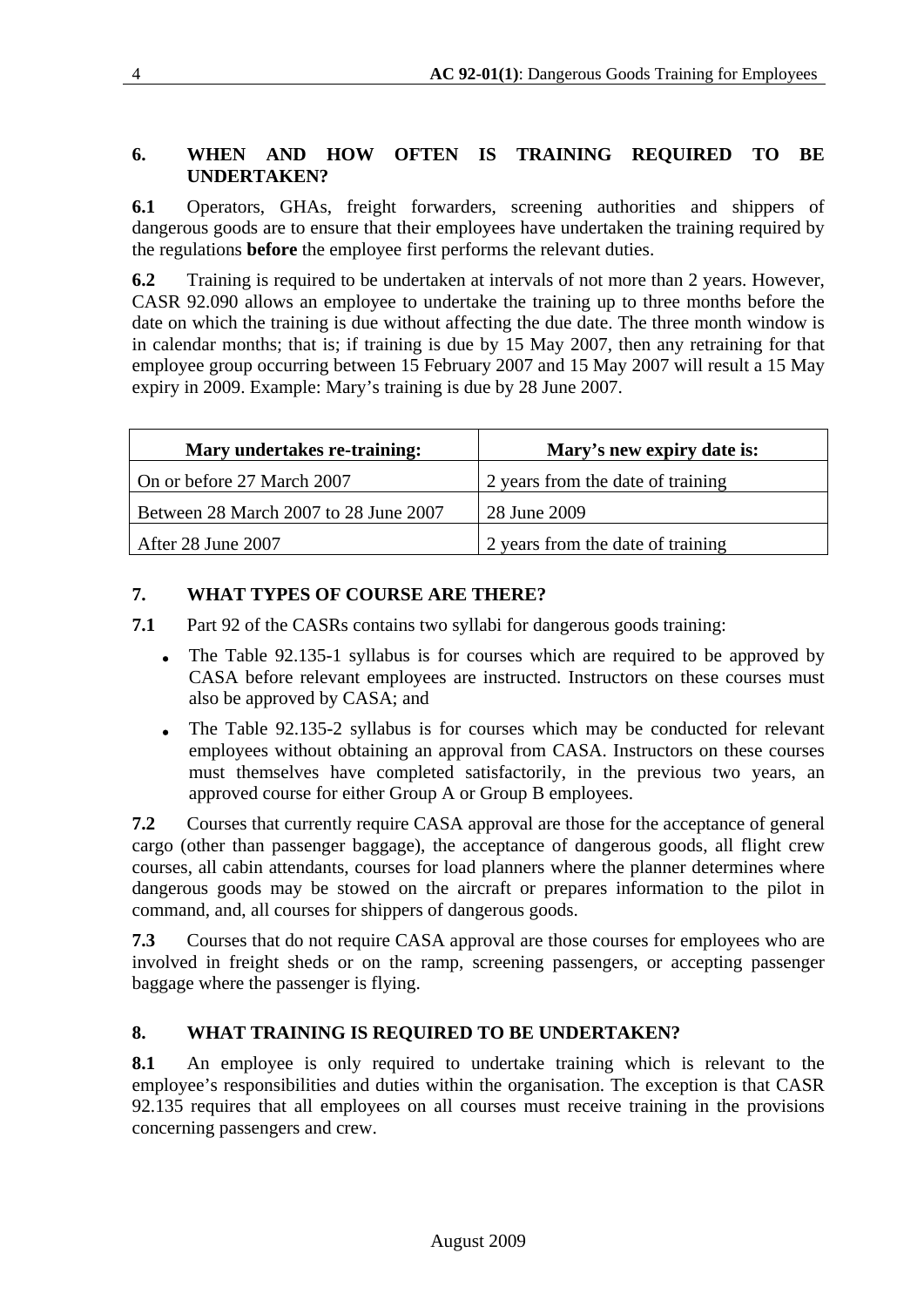**8.2** It should be noted that an employee is defined in CASR 92.085 as being in one of six groups, Group A to Group F. For example, a Group A employee means "an employee whose duties include accepting, or supervising someone whose duties include accepting, cargo known or believed to contain dangerous goods consigned for transport on an aircraft at any time after it leaves the custody of the original consignor", and (unless the contrary intention appears) includes a deemed employee whose function includes those duties.

**8.3** The "deemed" employee referred to is also defined in the regulation and refers to a person who, though not directly employed, performs services for an operator etc. For example, an employee of a contractor or a contracted employee would fit the definition of a "deemed" employee. Therefore, where an operator uses the services of a GHA (or a freight forwarder performing that function) to handle cargo on the operator's behalf, the operator should be satisfied that the employees of those organisations have undertaken the dangerous goods training required by the regulations.

- **8.4** For example:
	- an employee responsible for accepting only passengers' checked or carry-on baggage is not required to be instructed on the acceptance of other cargo;
	- employees of an operator with a published (in the operations/dangerous goods manual) policy of not carrying dangerous goods that have been consigned as freight need not undertake training in the syllabus subjects relating specifically to acceptance of consigned dangerous goods. The training of these employees may be limited to the acceptance of non-dangerous cargo;
	- employees of freight forwarders who also have responsibility for provision of ground handling services (accepting, on behalf of the operator, dangerous goods or nondangerous goods or only handling cargo and loading of aircraft), should ensure that the dangerous goods training undertaken, not only covers the freight forwarder's responsibilities but also those relating to the GHA function;
	- employees of a shipper of only class 3 flammable liquids and class 8 corrosive substances need only be instructed in consignment of those substances;
	- a flight nurse with an aeromedical operation, whose duties include screening passengers (including those accompanying patients) and with responsibility for safety in the cabin would be required to do a Group D course;
	- load planners of a cargo/freight operator with a strict no-dangerous goods policy (and not involved in the acceptance of freight) would not be required to undergo DG training; and
	- a helicopter loadmaster; involved in operational activities such as search and rescue; aerial firefighting etc (but not in any charter or other aerial work activities) would be required to be trained in the dangerous goods that are in the cabin as part of the role equipment; but not required to be trained as a Group B or D employee.

**8.5** It is recognised that an employee, especially in relatively small operations, may have a number of responsibilities. For example:

 the pilot of an aircraft operating into remote areas may have additional responsibilities to those normally associated with flight crew duties. The pilot may also be responsible for acceptance and examination of cargo (non-dangerous goods and/or dangerous goods) and passenger's baggage because of the non-availability of qualified GHAs; and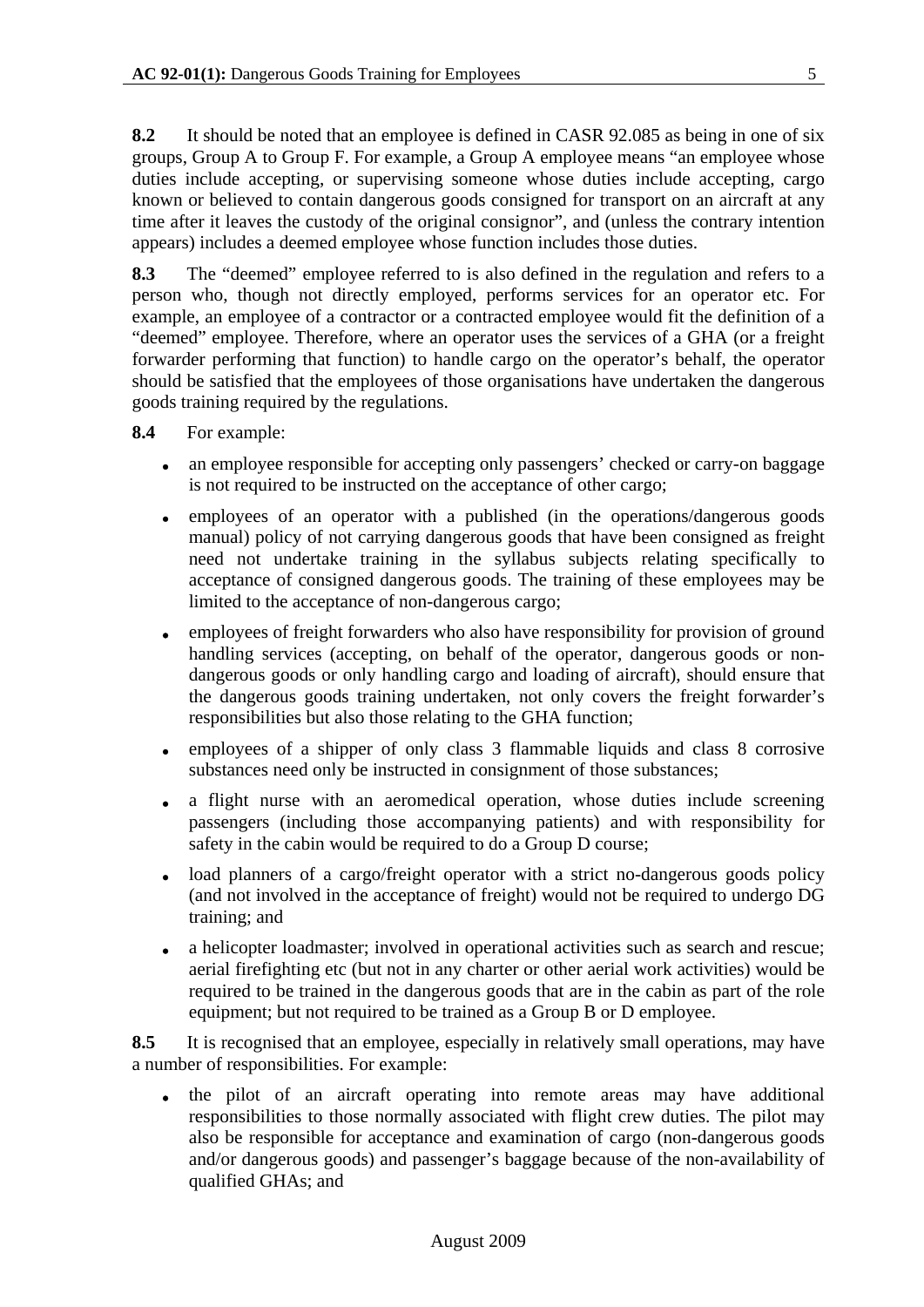• a flight attendant with responsibility for accepting general freight and the checking in of passengers at remote ports; would be required to undertake training that covers groups B, D and E employees.

**8.5.1** These employees may undertake a single approved course meeting the requirements of the regulations enabling all of those duties to be carried out.

**8.6** Annex A to this Advisory Circular is a representative matrix of employee groupings and responsibilities. Advice may be sought from CASA where a particular circumstance is not covered in the matrix or where further information is required.

**8.7 Refresher training**. After initial training, and within two years of receiving that training, an employee may undertake recurrent or "refresher" training. These "refresher" training courses should be designed to refresh knowledge and update employees on technical, procedural or company policy changes since the employee was last trained. They are also designed to identify knowledge deficiencies and rectify them. Where the initial course required CASA approval, the "refresher" course will also require approval. Where an employee has not undertaken training within the two year interval provided by the regulations, the employee will be required to attend another initial course.

### **9. NEW EMPLOYEES WHO ARE ALREADY DG TRAINED AND OPERATORS TAKING ON AN EXISTING GROUND HANDLING AGENT**

**9.1** Where operators, freight forwarders and ground handling agents take on a new employee who completed dangerous goods training with a previous employer; then the employee is not necessarily required to undergo a new course of training. **They must however at least be inducted into the organisation's policies and acceptance and handling processes and procedures**. Similarly, when an operator commences at a new port and takes on an existing ground handling agent located there; the ground handling agent's employees need to be trained with regard to the policies, and acceptance and handling processes and procedures of the new operator.

**9.2** All training courses will have some generic features, but where a new employee has previously undertaken DG training and holds a certificate confirming that training; it is still incumbent upon the employer to ensure that the training was valid and appropriate. It is appropriate to ask:

- Did the course have CASA approval? If you are unable to find reference to a CASA instrument number on the employee's certificate, you may be able to locate the organisation at www.casa.gov.au/dg/dgcourses. If you are still unable to verify that the course was approved then you should contact CASA; and
- Was the training relevant and appropriate? i.e. a pilot coming from a regional airline having completed training and holding a certificate for Group C employees only, will not be able to accept non-dangerous goods (Group B functions) at remote locations for their new employer.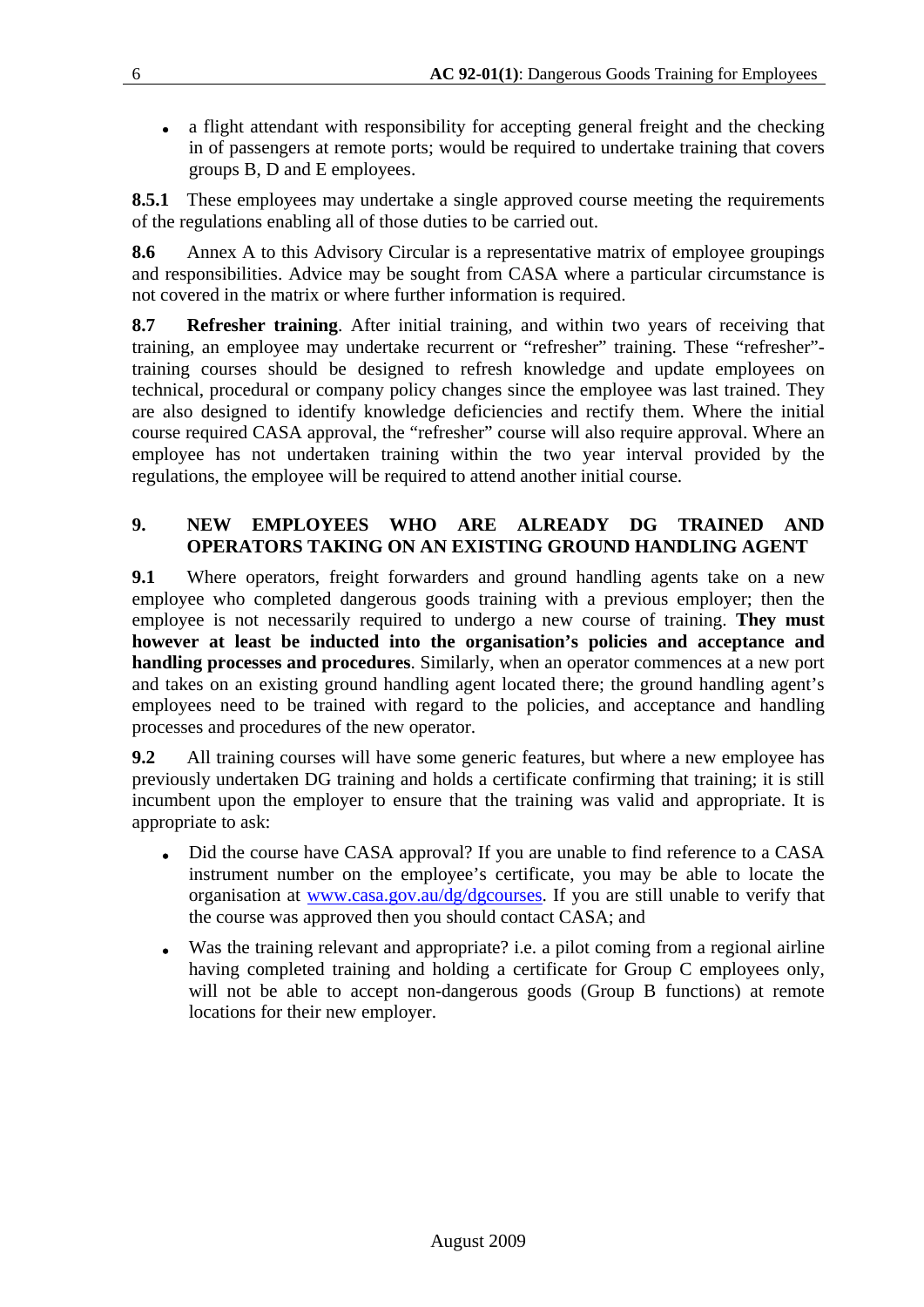### **10. EXCLUSIONS FROM THE TRAINING REQUIREMENTS**

**10.1** Regulations 92.095 to 92.130 inclusive impose training requirements upon operators (92.095), GHAs (92.100), forwarders (92.105), screening authorities (92.115), shippers of dangerous goods (92.120), Australian-based employees of foreign operators (92.125) and foreign based employees of an Australian Operator (92.130).

**10.2** Where an employee cannot be trained in accordance with one of these legislative requirements, then the responsible employer (not the employee) may make application to CASA for exclusion under CASR 92.155 against the relevant regulation.

**10.3** As a matter of course, where an employee's two year training period has already expired and the failure to undertake training in that two year period was due to administrative oversight or inadequate monitoring of the training expiry dates; then CASA will not issue an exclusion. Additionally, CASA will not issue an exclusion where training has expired and where there is not, nor there is likely to be, an operational imperative for that employee being excluded from the training requirements.

**10.4** Furthermore, exclusions, when granted, will only be up until the first, reasonably available course (extensive travel would generally be regarded as unreasonable). Exclusions for individual employees will not extend the employee more than three months beyond their date of expiry.

**10.5** The first reasonably available course may be with a different training organisation to the one that was booked or is normally preferred. Applicants will need to contact course providers to determine the first available course. A listing of approved courses is maintained at http://casa.gov.au/dg/dgcourses/index.htm

**10.6** Applications for the assessment of an exclusion from training should be made as follows:

- for training organisations, shippers of dangerous goods, screening authorities, ground handling agencies and international freight forwarders – to the CASA Office as set out in paragraph 10.8 below; and
- for domestic freight forwarders and operators through your company's national dangerous goods training/compliance manager. That manager will make the appropriate application to CASA.
- **10.7** The application should set out:
	- $\bullet$  the full name of person(s) for whom exclusion is sought;
	- the organisation seeking the exclusion;
	- the name of previous training organisation where training was undertaken;
	- $\bullet$  the date of training expiry;
	- $\bullet$  the reason why exclusion is sought;
	- the period for which exclusion is sought;
	- the training organisation that will be used;
	- the measures that have been/will be implemented to prevent the recurrence of a need for an exclusion in similar circumstances in the future (where applicable); and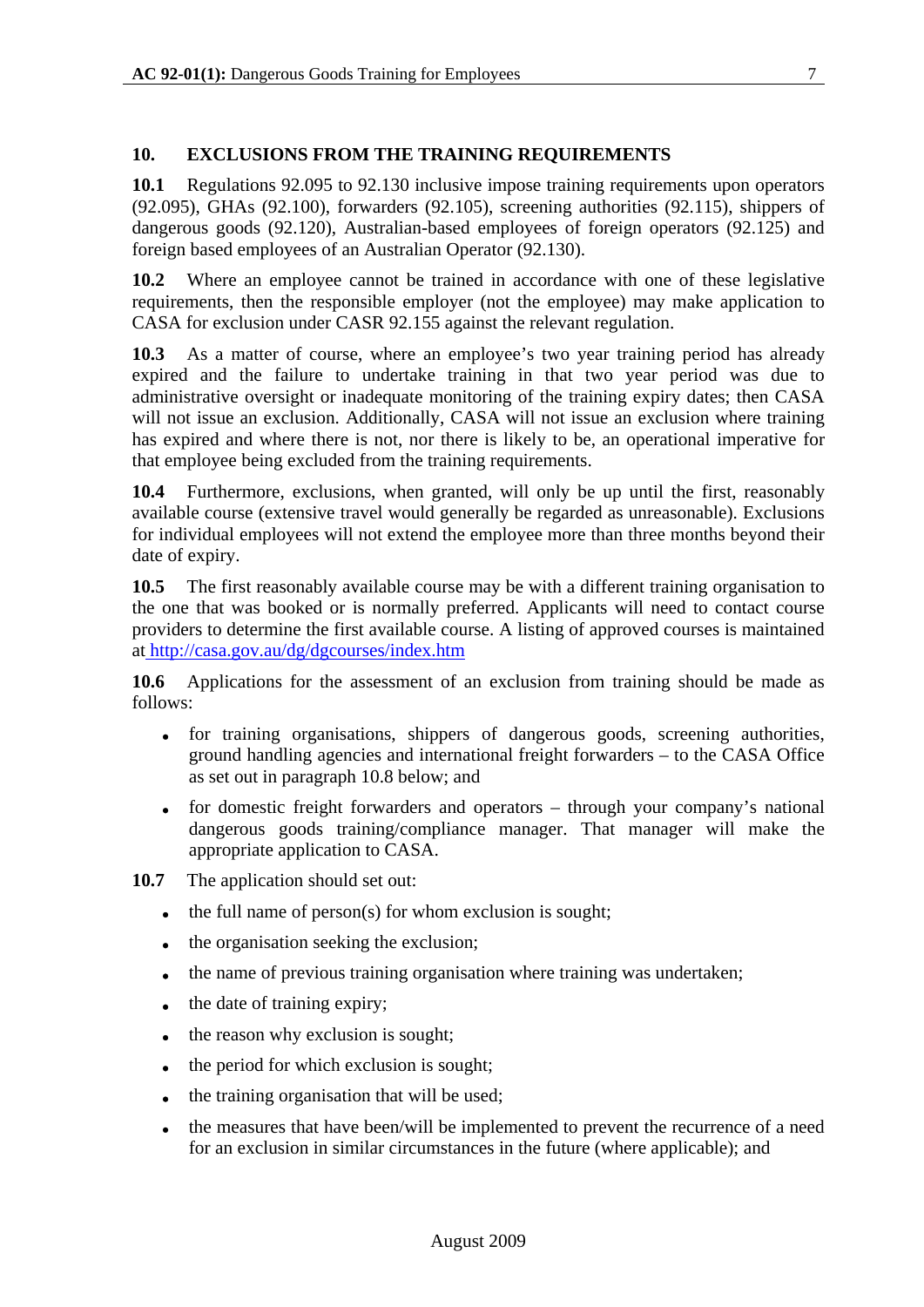• in the case of foreign training: a copy of the training certificate or other evidence of qualification and/or compliance with International Civil Aviation Organization (ICAO) /International Air Transport Association (IATA).

**10.8** The Civil Aviation (Fees) Regulations 1995 require CASA to charge for the assessment of exclusions at a prescribed hourly rate. In order to minimise costs, it is important that applicants ensure their applications reflect the applicable items of paragraph 10.7 above. Where time constraints apply, then applicants are encouraged to contact CASA on 131757 and to ask for a Dangerous Goods Inspector. This will assist in expediting arrangements and the obtaining of a prompt quote for the assessment for assessment of exclusion. Applications must subsequently be made in writing to CASA, as follows:

Dangerous Goods Inspector GPO Box 2005 Canberra ACT 2601

Fax: 1300 851 857 Email: dg@casa.gov.au

### **11. WHAT RECORDS MUST BE KEPT?**

**11.1** Dangerous goods training records must be maintained by operators, GHAs, freight forwarders, shippers of dangerous goods and screening authorities. Employers should clearly establish the method for the maintenance of records, and clearly establish who is responsible for that maintenance. Records maintained by employers, particularly those with many employees, should have the ability to quickly establish the training status of a group of employees at a given location, or of a particular classification of employees, such as group E or group B employees. These records, which should be available at the employee's place of employment, ought to include:

- the names of the employees who undertake the training;
- the name of the person conducting the training and that person's organisation;
- a reference to the training material used to meet the training requirements, e.g., CASA's approval instrument number (if an approved course); and
- $\bullet$  the date(s) the training was conducted. Where the 'deeming' provision of CASR 92.090 is used, the record should clearly indicate the actual date the training was conducted and the date the training is deemed to have been conducted.

**11.1.1** Records may be kept electronically provided a hard copy can be provided.

**11.2** The employer should retain a copy of any certificate required by CASR 92.135(5) issued to an employee. Provision should be made for the issue to the employee of a copy of the certificate where the employee ceases employment.

**11.3** Where the services of a freight forwarder or ground handling agent are used, then the operator should seek access or confirmation that records are being maintained and that training is being undertaken at the appropriate times i.e. before commencing duties and every two years thereafter.

Executive Manager Standards Development and Future Technology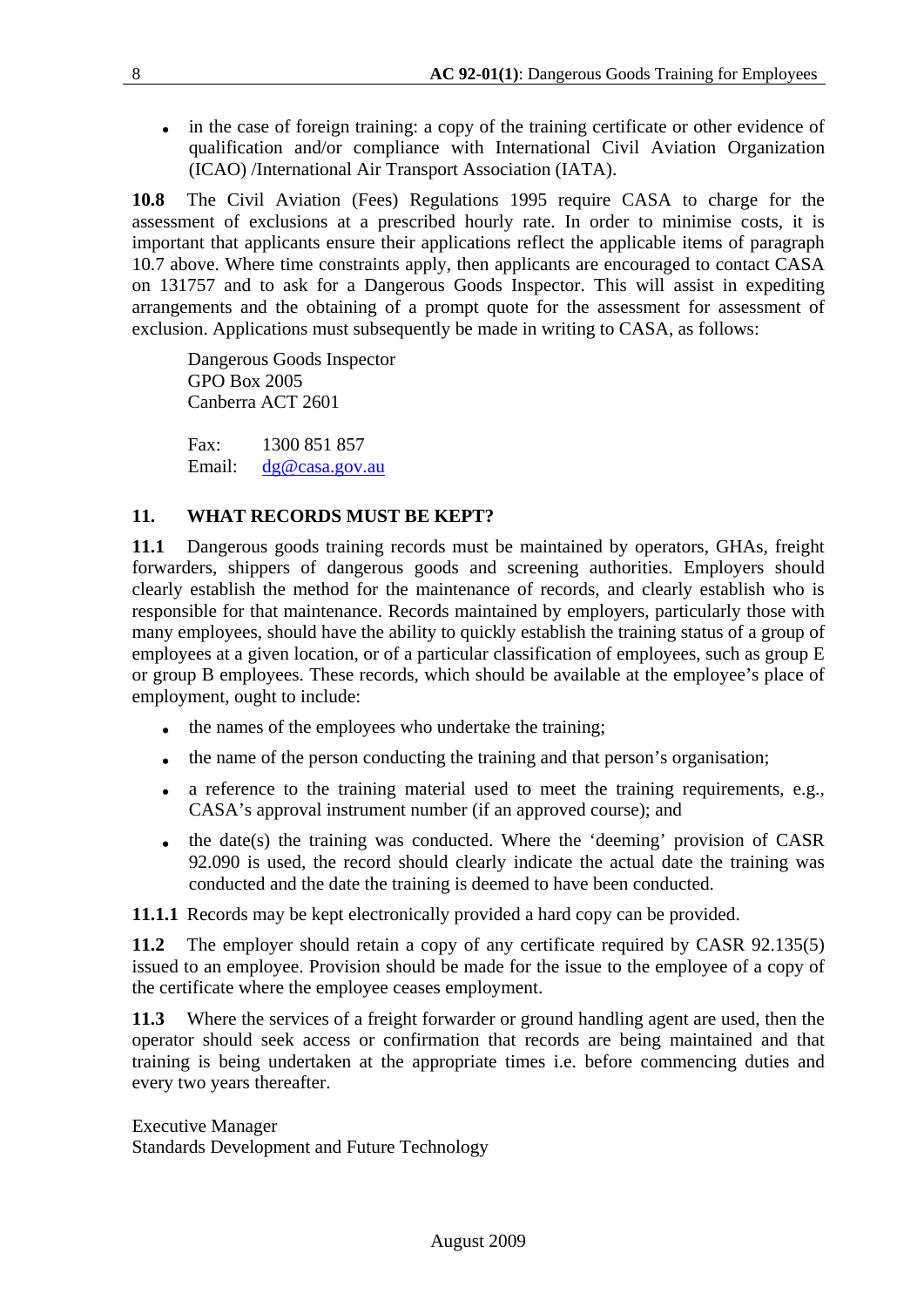# **ANNEX A –**

# **TYPES AND GROUPS OF EMPLOYEES – TRAINING REQUIREMENTS**

| Employee description                                                                                                                               |  | B | $\mathcal{C}$ | D | E | F | N/A |
|----------------------------------------------------------------------------------------------------------------------------------------------------|--|---|---------------|---|---|---|-----|
| Accepts all types of freight                                                                                                                       |  | X |               |   |   |   |     |
| Only accepts non-hazardous goods                                                                                                                   |  | X |               |   |   |   |     |
| Pick-up driver who delivers freight to shed where it is formally accepted                                                                          |  |   |               |   | X |   |     |
| Pick-up driver who formally accepts non-dangerous goods and takes custody of dangerous goods for delivery to freight shed<br>for formal acceptance |  | X |               |   | X |   |     |
| Pilot with no responsibilities for examination, acceptance or loading of freight                                                                   |  |   | X             |   |   |   |     |
| Cabin Crew member who checks-in passengers at remote ports                                                                                         |  |   |               | X | X |   |     |
| Charter pilot who accepts non-dangerous goods at remote locations, passengers and carries DG which have been accepted by<br>other employees        |  | X | X             |   | X |   |     |
| Shipper of dangerous goods                                                                                                                         |  |   |               |   |   | X |     |
| Air Ambulance flight nurse with responsibility for cabin safety and screening passengers/patients                                                  |  |   |               | X | X |   |     |
| Helicopter load master involved in aerial work only operations**                                                                                   |  |   |               |   |   |   | X   |
| Load planner for an operator with a policy of no dangerous goods                                                                                   |  |   |               |   |   |   | X   |
| Factory employee who packs, labels and/or prepares DG paperwork                                                                                    |  |   |               |   |   | X |     |
| Factory employee who picks items from shelf for someone else to pack                                                                               |  |   |               |   |   |   | X   |
| Helicopter pilot involved in aerial work fire-fighting operations only**                                                                           |  |   |               |   |   |   | X   |
| Commercial balloon pilot                                                                                                                           |  |   |               |   |   |   | X   |
| Pilot for a Search and Rescue operation**                                                                                                          |  |   |               |   |   |   | X   |
| Pilot for a charter operation that occasionally does search and rescue operations                                                                  |  |   | X             |   |   |   |     |
| Private pilot                                                                                                                                      |  |   |               |   |   |   | X   |
| Pilot for a commercial, charter or non-excluded aerial-work company doing a non-revenue flight for that company                                    |  |   | X             |   |   |   |     |

\*\* Whilst the dangerous goods in the activity are excluded from the requirements of the ICAO TIs, the operator is required to establish normal and emergency procedures.